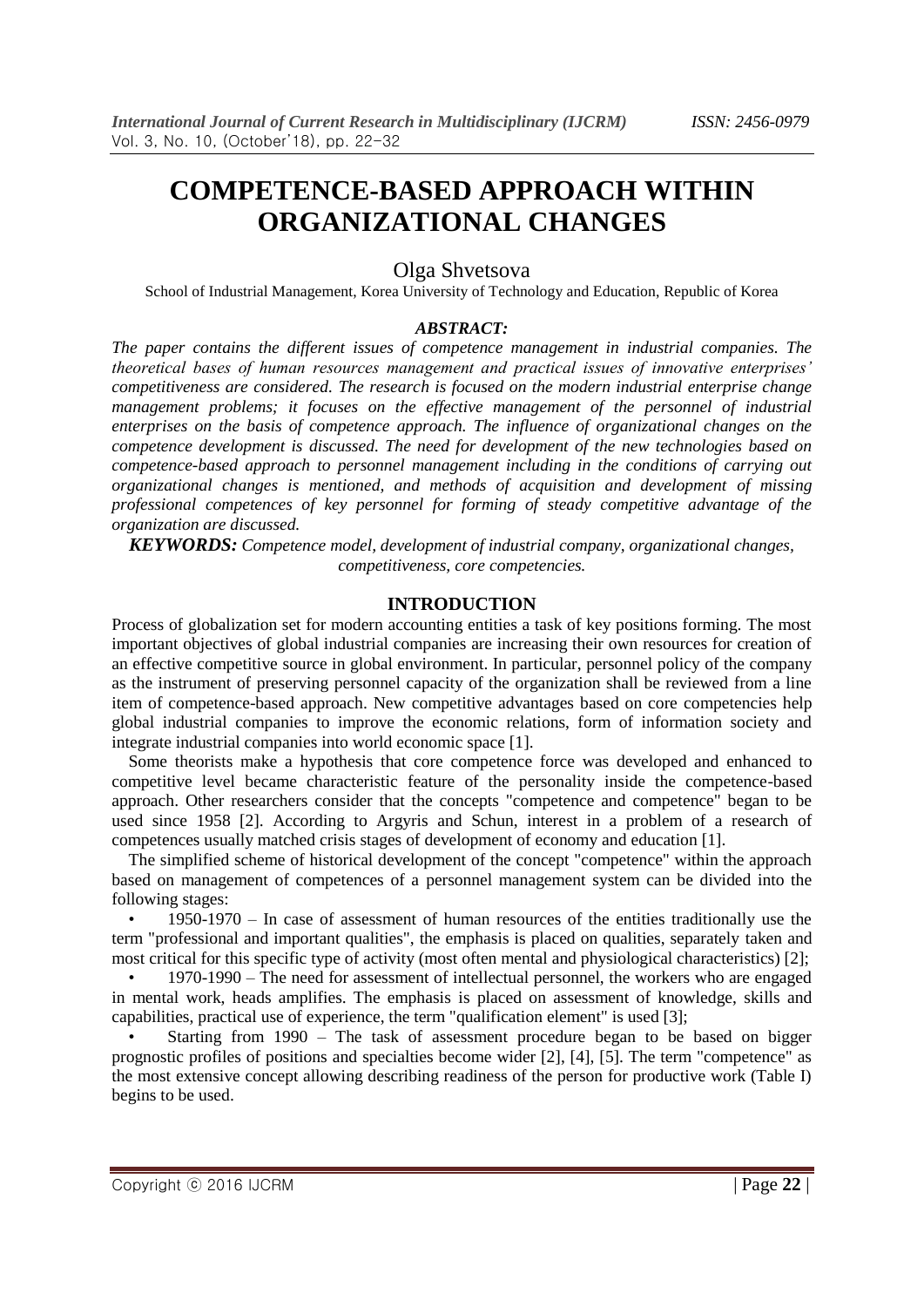| <b>Indicators/Period</b> | 1940-1950                  | 2000s                                             | <b>From 2005</b>   |
|--------------------------|----------------------------|---------------------------------------------------|--------------------|
| Priorities               | Authority                  | Team work                                         | Trust              |
| Style of leadership      | Directive                  | Situational                                       | Mentoring          |
| Formation of<br>success  | Following to<br>a template | Effective<br>communication<br>Authority           | Flexibility        |
| Professionalism          | Technical<br>qualification | delegation and<br>separation of<br>responsibility | System<br>approach |

| TABLEI                                                            |  |
|-------------------------------------------------------------------|--|
|                                                                   |  |
| COMPARATIVE CHARACTERISTICS OF ORGANIC AND INORGANIC COMPETENCIES |  |

The employee competence is shown in integration degree in a corporate culture of the organization, unites in itself any characteristics of the worker, significant for production process. Competences can possess various extents of manifestation (from basic level to the expert's level). A certain set of competences characterizes both an official line item, and personally the worker. The structure of the competences necessary for accomplishment of the same function can differ depending on specifics of an organizational structure of the specific entity.

# **LITERATURE SURVEY**

#### *A.* **Competence-Based Competence Approach**

Main author considers that a concept of competence can be discussed as the individual characteristics of the specialist which are directly connected with execution of functional obligations and more universal personality characteristics and behavioural models [3]. The logical competency structure allows considering knowledge and experience of the worker in various sections of professional and other activity which he seized in the course of acquisition of life experience, and not just the qualification necessary for the solution of specific production objectives on a workplace.

It is possible to select the most significant characteristics inherent in competence:

- Establishment of close interrelation between competence and professional activity;
- Competence possesses the structure consisting from the interconnected and constantly developing elements: skills, knowledge, abilities, etc.;
- Competence is not congenital and is purchased and accumulates with experience;
- Competence is the concept connected with professional activity of the person.

We try to investigate all definitions of competencies, estimate core competence' model and analyse the linkage between organizational competencies and competitiveness.

Dependence between a core competency of the organization and competences of its key personnel is not linear, so, the core competency of the company cannot be determined by the simple amount of employee competences, and depends on their configuration and properties of mutually strengthening (availability of effect of synergy) [7], [8].

During this research we make the solution, that employee's competences can provide the synergy nature of core organizational competency only in case of their complementarity. In this case, if company wants to improve its competitive level it should follow some management directions:

- 1) to observe existing competencies;
- 2) to provide compliance;
- 3) to manage core competencies.

Two last functions of management of the organization are regulated:

A) by means of activation of informal confidential interaction that is implemented extremely seldom owing to "closeness" of informal structure for third-party invasion;

B) by means of traditional training (programming of this action, assessment of effectiveness, ensuring compliance of tasks, employee developments are directed organizational dynamics).

In industrial companies the task of a complementarity of competences finds strategic importance owing to variability of a contour and structure of project structure. Such organization shall provide training process in the permanent mode.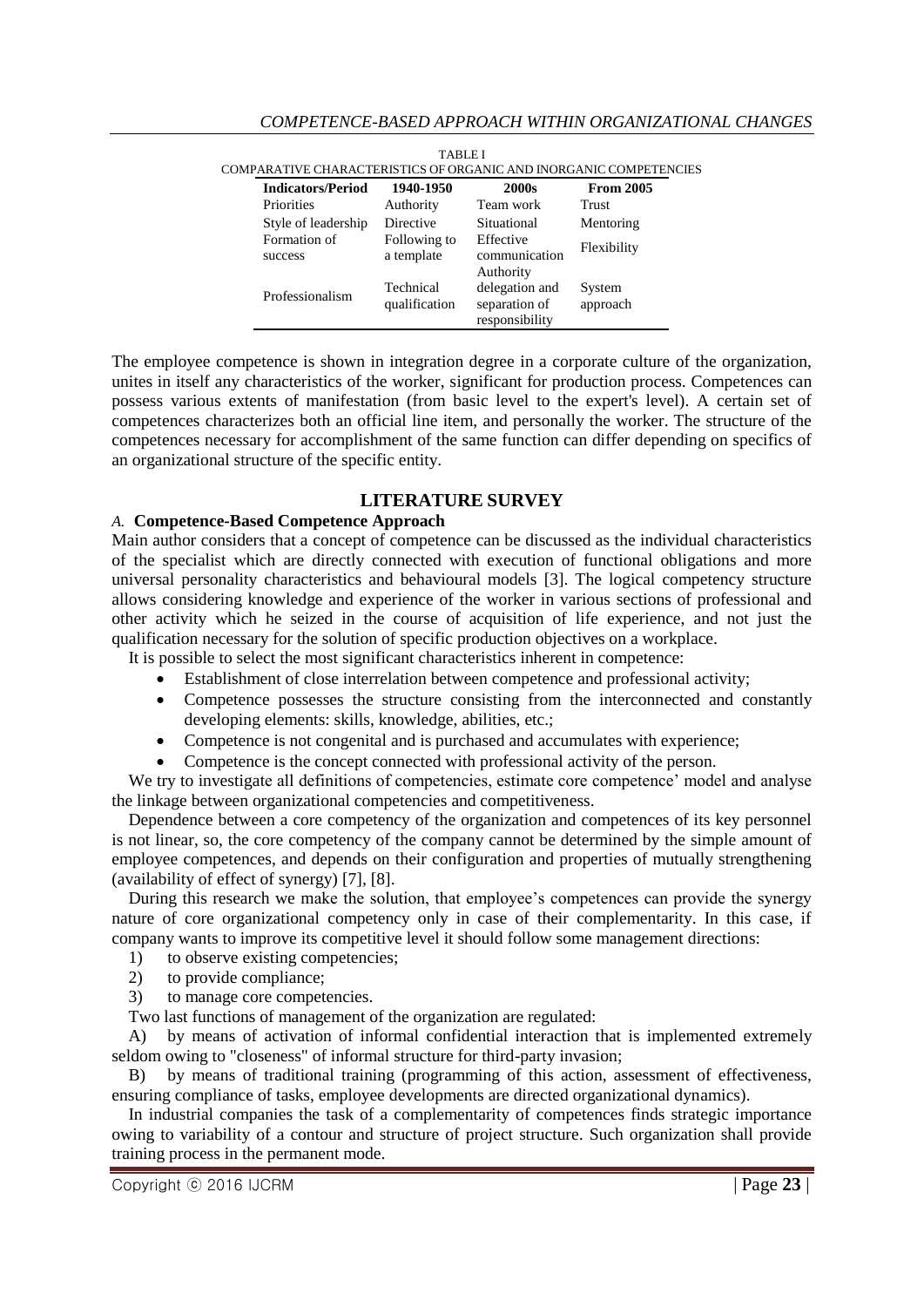The concept of the American researchers [2], [7], [9] which considers a concept of competence within a personnel management system as set of six of its components is interesting:

1. Conceptual aspect – perception and judgment of theoretical bases of professional activity;

2. Tool aspect - ownership of basic labour skills;

3. Integrative aspect – possession of a capability to put the theory into practice in case of the solution of professional problems;

4. Contextual aspect - perception of canons of a corporate culture in which professional activity is performed;

5. The adaptive aspect – possession of skills of anticipation of change of external and internal environment and readiness to react to them;

6. Communicative aspect – possession of oral and written skills of interpersonal communication.

This research determinates that core competency is offered as capabilities of the organization to develop the available resources on the basis of the effective training system of personnel creating steady competitive advantage.

#### *B. Hamel and Prahalad Theory [5].*

Two scientists Hamel and Prahalad provided significant contribution to the development of theories about competitive strategy. Their new vision was introduced at London Business School in 1993. In 1994 it was published their joint book «Competing for the Future», in which the authors argue that, instead of treating the company as a set of enterprises, managers should begin to perceive it as a combination of key, basic competence, i.e., skills, abilities and technologies that provide benefits to consumers [5]. According to G. Hamel and Prahalad, the prospects of the enterprise are recognized not today, but in future markets and is referred to as intellectual leadership. These markets, as the researchers say, has not yet formed, but now they should represent and strive for their creation. That is, skills, abilities and techniques may not be localized in a particular division or department.

One of the most important conditions for intellectual leadership according skilful application of the "basic functionality of the product" and "core competencies." The first concept is that in order to predict the future control should not think about services, and start thinking about their functionality and to ask the question "What value or benefits delivered to customers existing products and services?" Asked the question, managers will be able to discover a lot of new opportunities for their companies. Moreover, these new features can be created on the basis of available.

G. Hamel and Prahalad, an explanation of the essence of "core competencies", consider that it is necessary to establish contact with three groups of employees. Scientists believe that first of all needs the contribution of young professionals as they make a bet on the future: "we must encourage represent Generation X workers to exchange ideas with the grey-haired members of the executive committee." Secondly, the researchers suggest the use of people who are on the periphery of the organization as well as the ability for strategic innovation increases with every mile is proportional to the distance from the central office. It is on the periphery (such as subsidiaries or remote locations), most likely, it is possible to find people who are more open and processes, inappropriate orthodox principles of the company. Such people have the greatest creative potential as limited minimal resources. Finally, G. Hamel and Prahalad give advice to bring into the process as much as possible the new organization, since these people "is not imbued with the prevailing dogma in the industry."

A new term has been introduced to denote a competitive strategy G. Hamel and Prahalad - "strategic architecture". With the strategic architecture of the company can see the opportunities that it should increase at the moment; new channels, you need to study today, new development priorities to be pursued at the moment to seize the future and market initiative. Thus, the strategic architecture addresses issues that need to be taken today to prepare for the mastery of a significant share of future earnings in the arena of emerging opportunities." As a result, this approach is called the concept of a market space.

The process of generating ideas is different from the use of knowledge. Most people are not able to create and implement at the same time, that's why nomination of ideas requires a creative approach. Edward de Bono [8] introduced the concept of "lateral thinking" and defined it as "a set of processes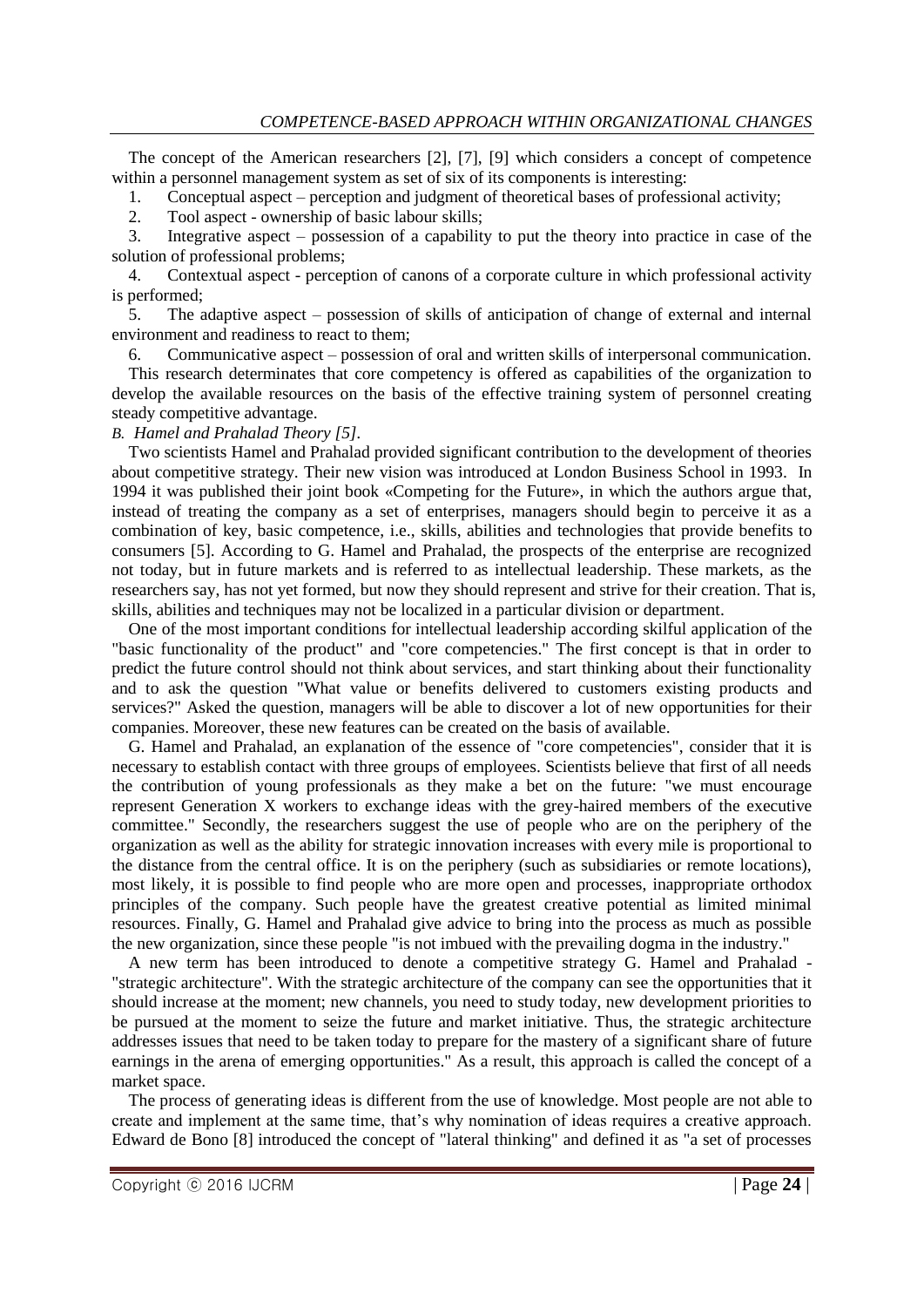for use by way of information, generating creative ideas through astute restructuring concepts accumulated in memory."

Companies derive their ideas of the goods or services from the development of researchers, focusing on consumer needs, behaviour on the market and other competitors. The process of generating ideas is activated at the beginning and during the implementation of a new project.

*C. Influence of organizational variability on object of management*

The American scientist K. Levin [9] provided 3 stages of process of changes:

1. "Thawing of a glacier" – change of habitual way of functioning of the organization which supports the existing behaviour and installations. This process shall reflect that changes pose for people potential hazard and therefore for achievement of natural state of balance it is necessary to motivate the people involved in reorganization;

2. Process of change – emergence of the accompanying reactions with use of new information;

3. "Building-up of a glacier" – entering of change in a stabilization phase, approbation of new responses for those who are involved in transformations.

Standardly any carried-out changes cause active resistance of both personnel, and the organization. The analysis of literature shows that the reasons of resistance to organizational changes are generally researched in the context of various theories of organizational development.

Organizational resistance has three versions (Argyris K.) [1]:

- resistance to delegation of obligations and responsibility;
- inertness and not dynamism of difficult organizational systems;
- Resistance to changes which are imposed by experts from outside.

The most known classification of overcoming resistance methods belongs to D. Kotter [4]. He allocates six methods, gives their analysis from the point of view of benefits and shortcomings, and also creates approbation prerequisites (Table 2).

| <b>Measures</b>                                                  | Prerequisite                                                                                                                                                             | <b>Advantage</b>                                                                                                       | <b>Shortcomings</b>                                                                                                        |
|------------------------------------------------------------------|--------------------------------------------------------------------------------------------------------------------------------------------------------------------------|------------------------------------------------------------------------------------------------------------------------|----------------------------------------------------------------------------------------------------------------------------|
| Corporate<br>training<br>and<br>providing<br>full<br>information | Shortage of information,<br>provision of unreliable<br>information                                                                                                       | the<br>workers in<br>held<br>of<br>event<br>in<br>case<br>successful belief                                            | Active participation of   It is rather labor-consuming<br>time<br>as<br>$_{\rm on}$<br>covers<br>practically all personnel |
| Attraction<br>for<br>the<br>work<br>in<br>project                | Shortage of information<br>initiators<br>the<br>at<br><sub>on</sub><br>implementable<br>project<br>and the possible reasons<br>of resistance                             | Intensity in collective<br>decreases, the team on<br>work in the project is<br>formed                                  | Rather costly<br>time<br>on<br>because of long process of<br>provision and studying of<br>information                      |
| Stimulation and<br>support                                       | Resistance<br>owing<br>to<br>individual adaptation to<br>the project                                                                                                     | Provision of support in<br>case of adaptation and<br>accounting of individual<br>wishes provide<br>goal<br>achievement | A lot of time, and also<br>financial expenses requires<br>that can lead to a project<br>failure                            |
| Negotiations<br>and agreements                                   | Resistance<br>of<br>$\mathbf{a}$<br>the<br>of<br>management<br>organization because of<br>the<br>lose<br>fear<br>$\mathsf{to}$<br>privileges in a project<br>deliverable | Provision of guarantees<br>in exchange for support<br>is rather easy way of<br>overcoming resistance                   | requires<br>Often<br>heavy<br>expenses and can<br>cause<br>discontent other groups of<br>personnel                         |
| <b>Staff rotation</b>                                            | Insolvency<br>of<br>other<br>"tactics" of influence or<br>unacceptably high costs                                                                                        | Resistance<br>is<br>rather<br>quickly<br>liquidated,<br>without requiring high                                         | Threat to future projects<br>because of mistrust of the<br>affected persons                                                |

#### TABLE II

METHODS OF OVERCOMING RESISTANCE TO ORGANIZATIONAL CHANGES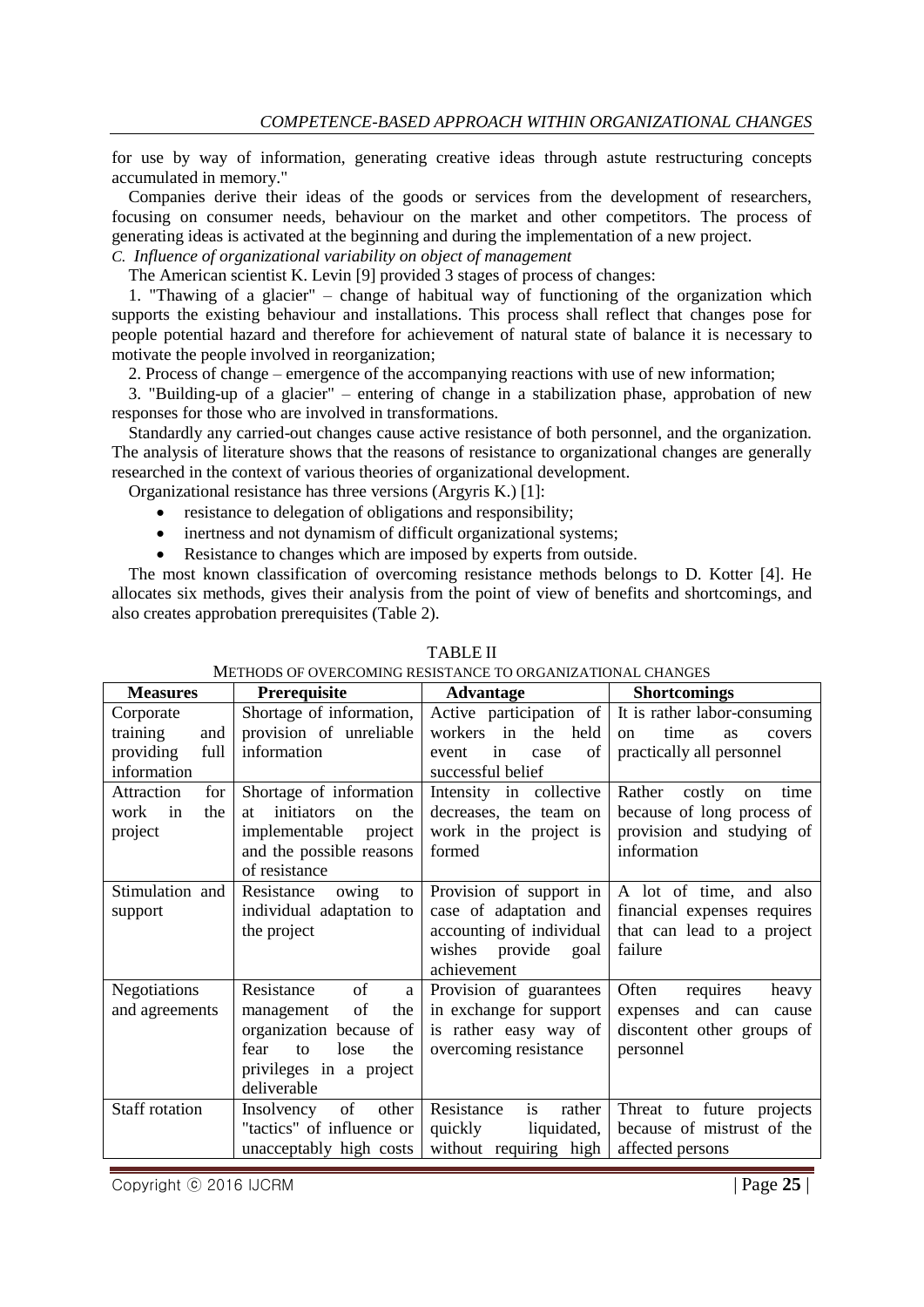# *COMPETENCE-BASED APPROACH WITHIN ORGANIZATIONAL CHANGES*

|             | on them                        | costs                  |                                                                                |
|-------------|--------------------------------|------------------------|--------------------------------------------------------------------------------|
| Hidden      | and Acute shortage of time The | threat                 | of It is connected with risk,                                                  |
| obvious     |                                |                        | or lack of the authority   punishments reduces   generates resistant hostility |
| enforcement | at initiators of changes       |                        | resistance, accelerates to initiators, the passive                             |
| powers      |                                | project implementation | possible<br>resistance<br>of                                                   |
|             |                                |                        | reorientation of the project                                                   |

One of types of an organizational change is development of personnel capacity of the organization. Any organizational change significantly influences personnel development. Personnel development implies the structured employee development oriented to goal achievement of the organization through expansion and deepening of the available professional competence, training in new professional skills, and also increases in interest and organizational opportunities of the company more fully to use the potential of workers. An easy way to comply with the conference paper formatting requirements is to use this document as a template and simply type your text into it.

# **MANAGEMENT CORE COMPETENCIES IN INDUSTRIAL COMPANIES**

#### *A. The impact of changes in organizational behaviour of industrial companies*

For the purpose of achievement of steady competitive advantage and strategy implementation of development in the project companies the following directions of organizational changes are implemented:

1. in interaction with the external environment:

- integration with large industrial complexes (entry into structure of large holdings and corporations);
- disintegration on small firms in various directions of project works;

2. in interaction with the internal environment:

- implementation of the "working" quality management system the analysis of key business processes;
- Implementation of management system competences, creation of the self-training organization.

In case of the choice of the strategy of development for competitive advantages the project company needs use of instruments of project-oriented management.

It is possible to offer the following determination of the project-oriented organization: the organization determining as a factor of steady competitive advantage a fixed involvement into the project activities connected with the solution of uncommon tasks in the conditions of uncertainty and variability of the external environment.

It is necessary to mark out features of the project-oriented company which are shown in the following areas:

- The organizational structure of the organization allows moving freely personnel, to create temporary work groups irrespective of functionality of structural divisions and the built interrelations between them.
- The budget is planned and performed on separate projects, but not in general on the organization. Flexibility of the budget structure allows to create reserve funds on one project and to credit other projects at the same time.
- The system of requirements to personnel which shall have unique key set of skills and abilities is created, due it is given to creation effective system of motivation which shall conform to these requirements.
- Tough control of terms of accomplishment of the project documentation and of quality of the made project decisions.

The main essence of project-oriented management consists in system (process - oriented) approach and management of key parameters of the project, such as content (structure of works), terms, cost, and communications, quality is that management is considered as set of obligatory processes: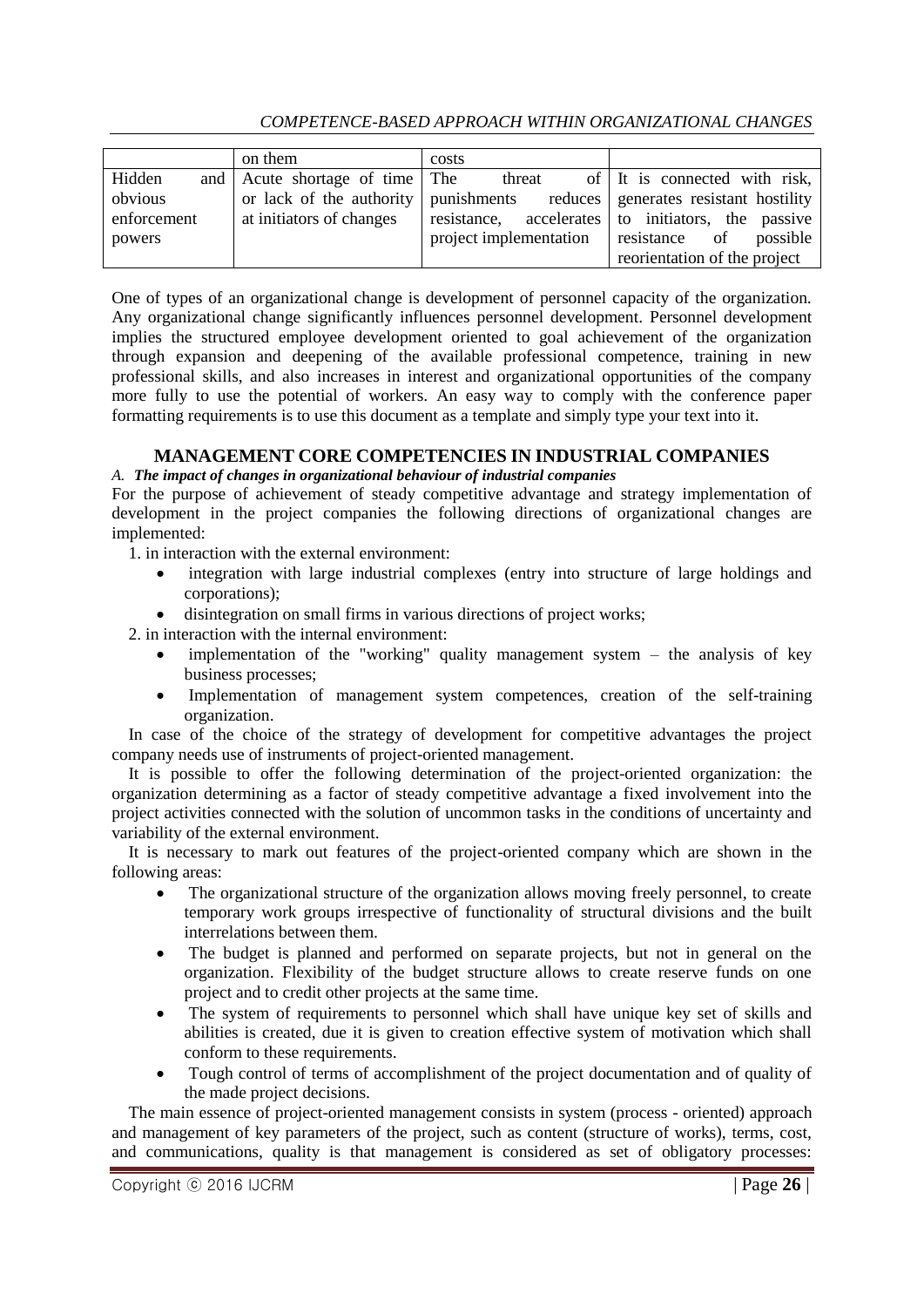planning, control, motivation and other. Disaggregating process project management it is possible to provide a certain matrix of management at which cells there are managerial procedures.

## *B. Core competence model*

Considering the professional competence, most researchers distinguish:

1) Simple (basic) competence (seen in certain types of activity, formed on the basis of knowledge, skills, abilities, easily fixed);

2) The core competencies - is extremely difficult to account for, and storage of measurement, in all spheres of activity, reflects the attitude of the individual person and the global environment.

The process of formation of competence of the organization is an integral part of building a competitive strategy and is a basic step in the formation of core competence model. The main objective and the step of forming the organizational competencies is definition of key organizational competence that forms the main competitive advantages (Porter's Model) [12]. The practice of competence management in innovative companies in existence shows a number of problems:

- The complexity of specialist involvement the holder of the key competences to another project;
- The indispensability of a highly qualified specialist and, therefore, control the complexity of competence;
- A high degree of lack of interest in the transfer of knowledge in the performance of the project, the complexity of the formation of competencies.

The most acute problem faced with such an innovative organization, performing complex design. One of the features of many innovative companies is excessive requirements to the profile of competences of key employees. This is due, no doubt, with the uniqueness of the products (and / or services), which are produced by the projects. It is known that the "smart" company to a greater extent than the other players in the market depends on the professionalism of its key personnel and the effectiveness of their core (and hidden) competencies. The criterion for such a relationship is possible (with some modifications) to use the indicator of the total costs share of the wage fund in the cost of the project or service.

The problem of determining organizational competencies as a source benefits is a compound of core competencies with individual. With this statement we can agree, as in resource-institutional theory of core competencies creates competitive advantage of the organization, and organizational competence increase the level of use value. Thus, the key competence is a special category of organizational competence to help innovative organizations to create and maintain a sustainable strategic competitive advantage. The main property of the key competence - to establish the usefulness of the product produced. To treat the core competence, a set of skills offered must meet four criteria:

1. Produce value for internal and external users (customers). The customer for the innovative organization is the chief referee, who determines what is considered a key competence.

2. Skills must be unique and be individual. There are differences between forced and distinctive competencies. A key competence is, if in the opinion of managers and key specialists of the company, there are resources for its development. For example, the innovative organization can dramatically improve the quality of customer service, well above its average level in the industry, making it their core competence.

3. Core competencies should ensure a competitive advantage in the long run. In defining key competencies managers need to move away from the outer parameters of the product and consider how contained in this product, you can use the competence to produce innovation.

4. Key competence should be long-term and unique.

To build a model of competence of key employees for organization as a system of control algorithm competencies is-use tools such as the development of role-playing instructions and the establishment of competency cards. Usually, the role guide contains the following sections: a set of core competencies, responsibility (responsible for individual sections of the project and co-executor in any stage of the project), and the project targets (figure 1).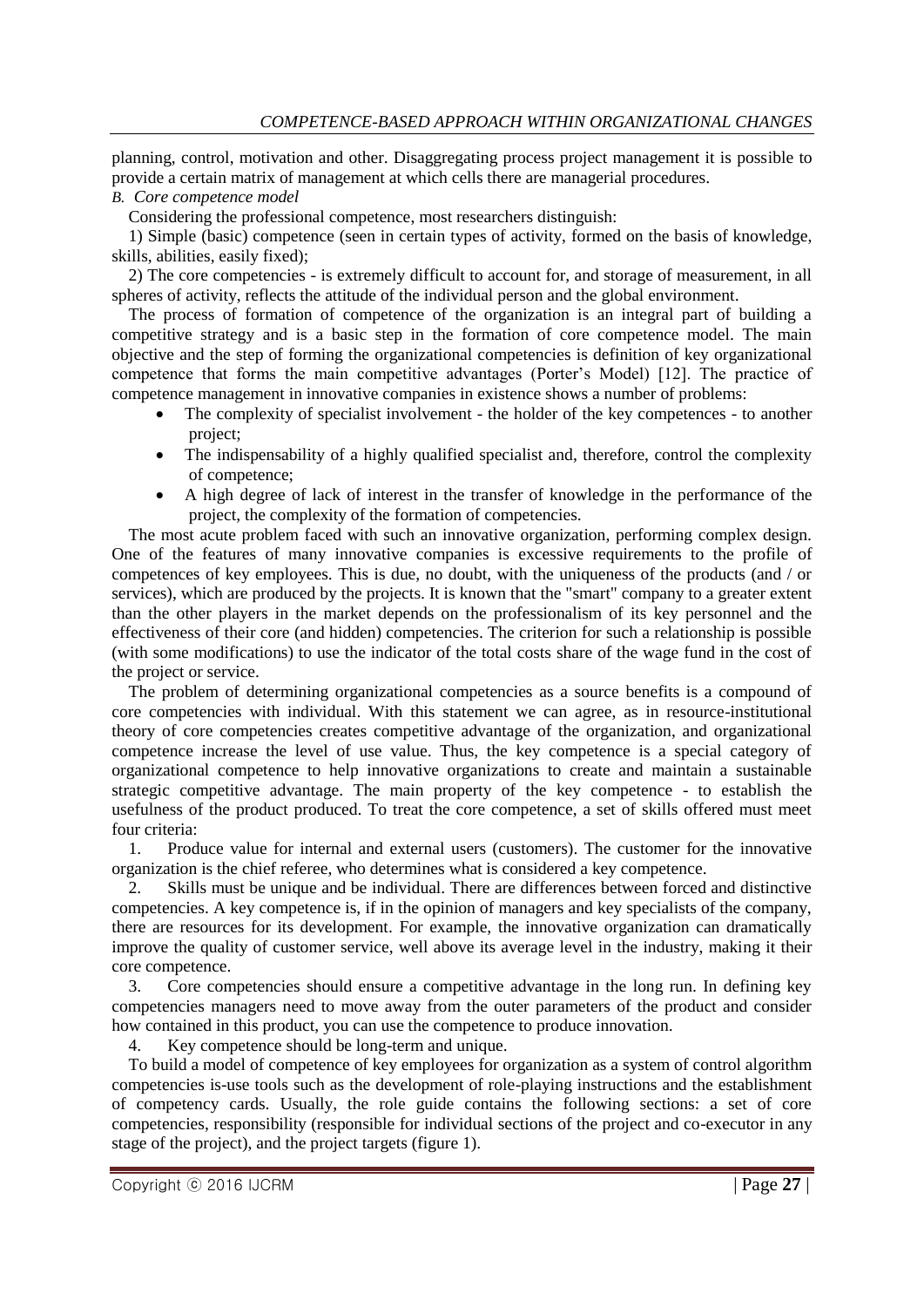

# *COMPETENCE-BASED APPROACH WITHIN ORGANIZATIONAL CHANGES*

Fig. 1 Samsung's activity matrix

Source: host Website of Samsung Company [16]

Designing competence - there is at the moment when it comes to the areas in which innovative organization must possess all possible resources or skills, but rather to create them from existing. Strengthening competence is adequately when innovative organization finds additional market segments for the use of its existing capacities [6].

The change in the ratio of policies directly depends on the macroeconomic management of the environment organization, as well as on the strategic orientation of the design organizations, their willingness to sacrifice short-term income in exchange for a higher and more long-term.

It is necessary to identify a number of factors that determine the choice of strategy: the level of development and the basic forms of market competition, the ratio of the rate of increase in the cost of staff and the active part of fixed assets, respectively, replacing living labour, the time factor, the rate of inflation and the structure of the consumer basket, asset portfolio of innovative organizations, government regulation economy and transport industry and the priorities of industrial policy, the provision of cross-sectorial ne-redistribution of capital and labour, the development of innovative activities.

#### *C. Matrix's unique competencies for innovative companies*

Any modern corporation operating in the high-tech markets must be adapted to the current pace of development tools and mechanisms, which include the methodology of forming "core competencies", the creation of support centres "inorganic competencies" (focused on the creation of new "core competencies") and practical arrangements " open innovation "as tools that provide speed dealing and the development of new competencies on the basis of close cooperation with the market and getting feedback from it. For an adequate decision on the development of a competence and to select the form of using the approach of "open innovation" competency matrix is used, namely the partition of all subsets of the innovation unit of competences and not only on the organic and inorganic expertise (table 3).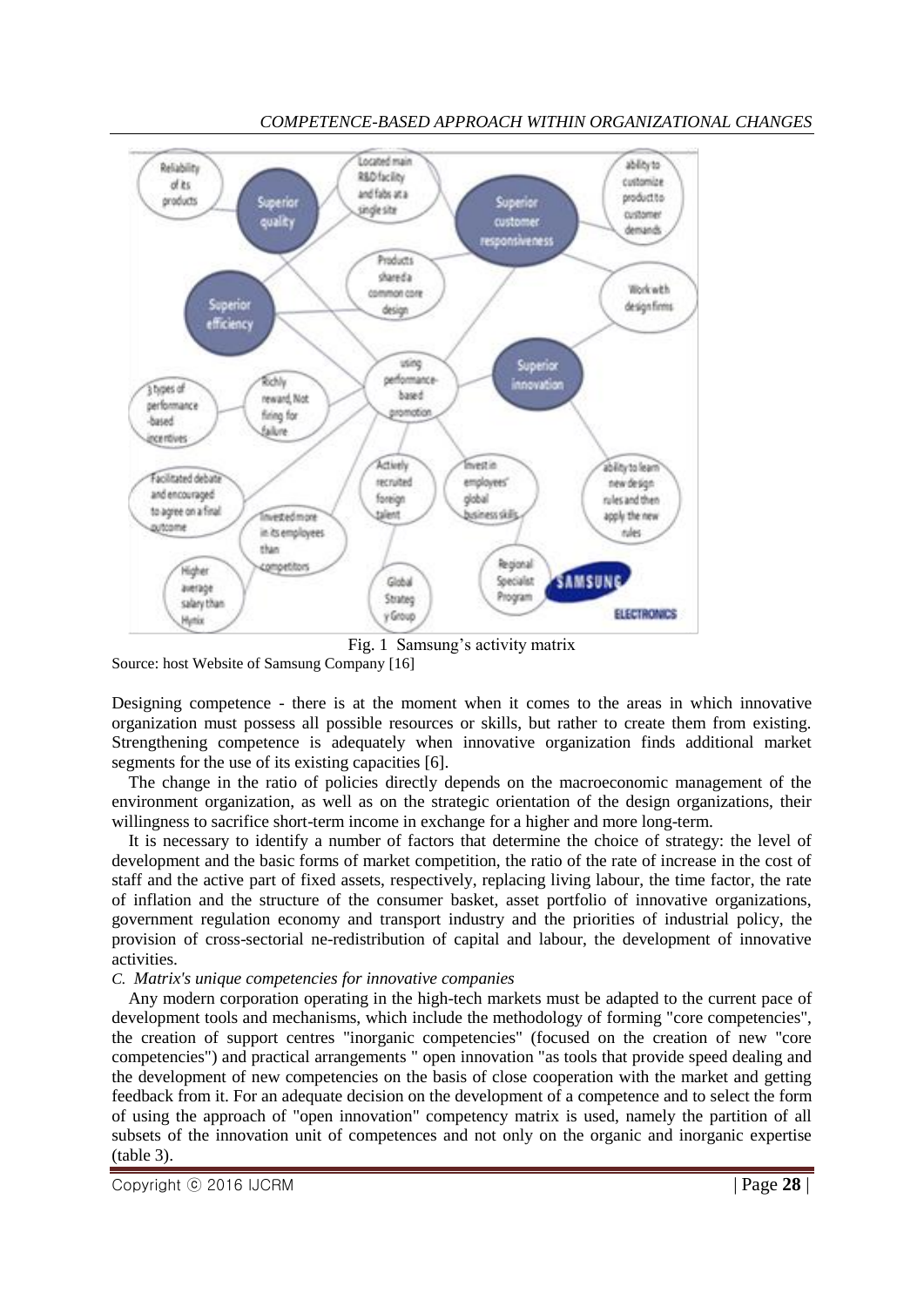| <b>Criteria</b>                                                                        | Organic                                                            | <b>Inorganic</b>                                                                                   |
|----------------------------------------------------------------------------------------|--------------------------------------------------------------------|----------------------------------------------------------------------------------------------------|
| Competence                                                                             | Development of the<br>current "core<br>competencies"               | The development and<br>acquisition of new<br>competencies                                          |
| Source                                                                                 | The source of the<br>company itself acts                           | Along with internal<br>competencies are actively<br>involved in the competence<br>of the market    |
| The payback period<br>of brief examination<br>of competence<br>development             | Projects with<br>medium-term<br>prospects for the<br>return outlet | Projects with long-term<br>prospects for the return outlet                                         |
| Criteria for making a<br>decision on the<br>development of tight<br>financial decision | Along with finance                                                 | Decisive role decide the<br>market prospects in a few<br>years and current<br>technological trends |

| <b>TABLE III</b>                                                  |
|-------------------------------------------------------------------|
| COMPARATIVE CHARACTERISTICS OF ORGANIC AND INORGANIC COMPETENCIES |

As international experience shows such giants like Intel, General Electric, Apple, Motorola, Thales, North Grumman and a number of others, the most important competitive factor is the acquisition of new competencies within the framework of inorganic innovative projects [10].

For example, Google's innovative complex is presented as a set of separate research teams involved in the development of new technologies and products that appear due to the unique corporate system "20 per cent time" - the company's philosophy, according to which the company's employees can spend one day a week for the development of new projects not related to their immediate duties. Thus, 80% of their time programmers must deal with the search engine development and advertising services, and the remaining 20%, they can devote to their own projects. Leaders must also innovate: it is necessary to pay 70% of the time the main work, 20% - to other projects related to the main job, 10% - new trends and products [15].

Today, the company carries out strict control of such projects, as the company's management has recognized the value of these innovations. Thus it was developed Gmail and GoogleDocs. The company's expenses in R  $\&$  D rose up to 3.7 billion in the year (12.63% of revenues). Thus, professionals and entire teams develop competence largely on their own, decentralized [11].

As practice shows, any large company should implement its own system of support for "inorganic competencies" as possible modification of a set of core competencies over time, and new competencies, and identify them as an update key as a basis to remain competitive acts is the ability to grow or to borrow from the market [10].

In managing the competences assumed that in the process of developing an organizational strategy, management should clearly identify which organizational competencies needed to implement this strategy. Organizational competence is a set of competencies of staff combined with the ability of organization to achieve specific results. Examples of organizational competencies can be the organization the ability to develop new product with minimal costs to the industry, the competence in the field of foreign representative offices and branches, the competence in the area of customer needs in the development of new product and others (figure 2).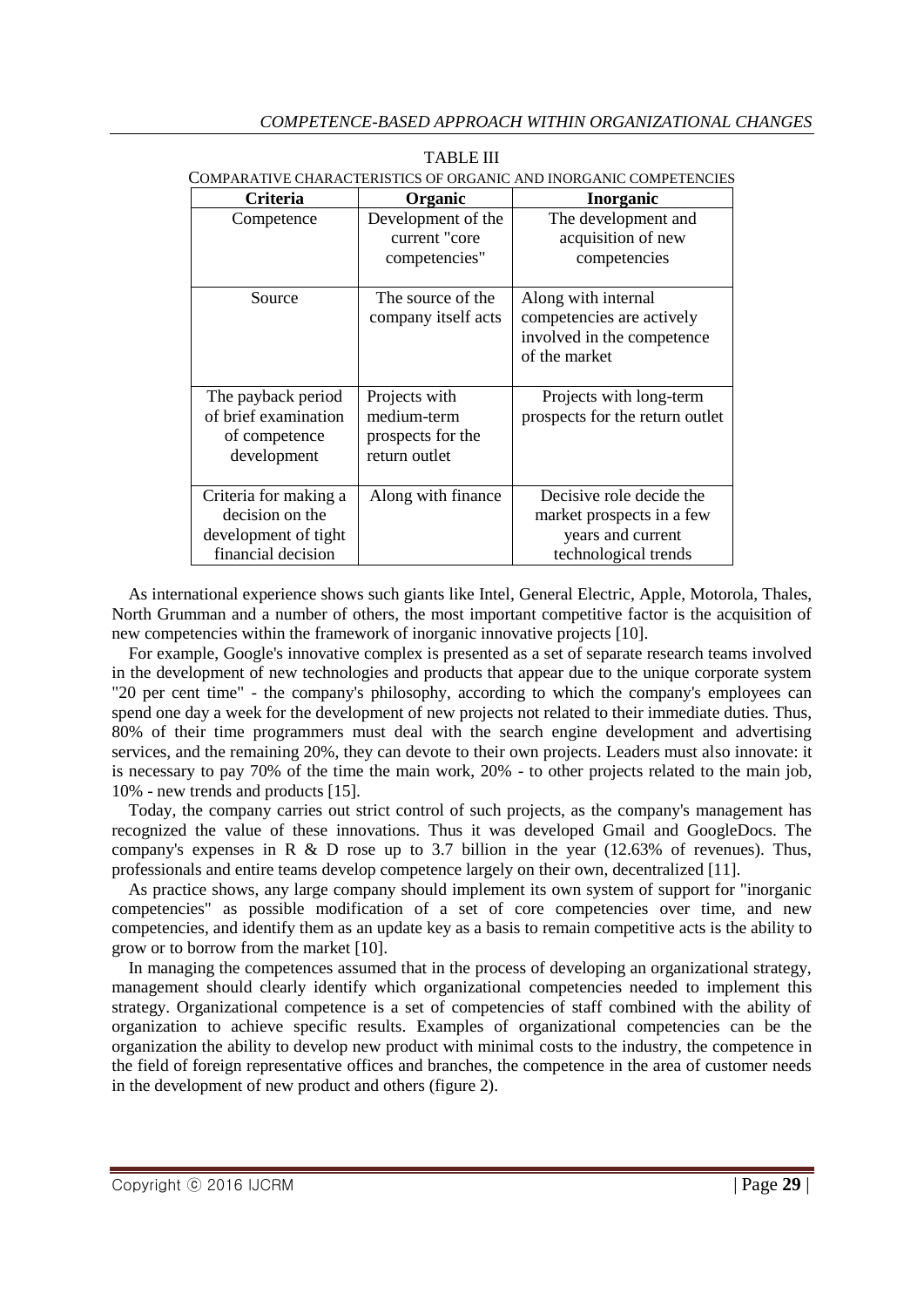

Fig. 2 Competence in project oriented management

Source: Quinn J.B. Intelligent Enterprise: A Knowledge and Service Based Paradigm for Industry. – N.Y.: The Free Press, 1992 [13]

Marketing skills, or organizational resources (e.g., the ability of Coca-Cola - to meet the needs of residents of almost all countries - in the technical possibilities (manufacture of miniature electronic equipment, in connection with which involved hundreds of people such as the competence of Sony) can act as a source of organizational competencies soft drinks in the world and the organization of regular supply), qualification of personnel (for example, the competence of the company McKinsey consultants - development plans of strategic and organizational changes).

Despite the fact that organizational competencies have a long-term nature and are essential for the development of the organization, it is important to understand that there is no single organization which can develop itself successfully over a long-term period without improving their own competencies and the acquisition of new ones.

Sources of unique competencies - "internal" (in the company) and "external" (search the market competencies, competencies Exchange) and how they enter into circulation

As the internal and external competence considers only those factors that give the company a significant competitive advantage and the threshold cannot be easily copied by competitors. Typically, to create such factors requires a sufficiently long period of time and experience in a particular field.

#### **CONCLUSIONS**

At the present stage of development of the level of economic and engineering business - environment competitiveness of innovative organizations are regularly re-determined by its ability to accumulate knowledge, experience and skills, the talent to maintain an acceptable social climate and to develop organizational and information culture. The concept of the development of knowledge, competencies and, in general, the human resource is widespread, both in innovation and in traditional sectors of the economy.

Thus, in modern conditions of development of domestic economy an important factor in the success of innovative competitiveness of the organization is its ability to identify and develop their own core competencies. Innovative organization that seeks to provide a high level of competitiveness should be able to synthesize the strategies and skills of staff, individual (personal) and collective (organizational) competence. To do this, firstly, to evaluate existing in the organization of competence, to develop profiles of key competencies (some standards, benchmarks) and to develop an effective system of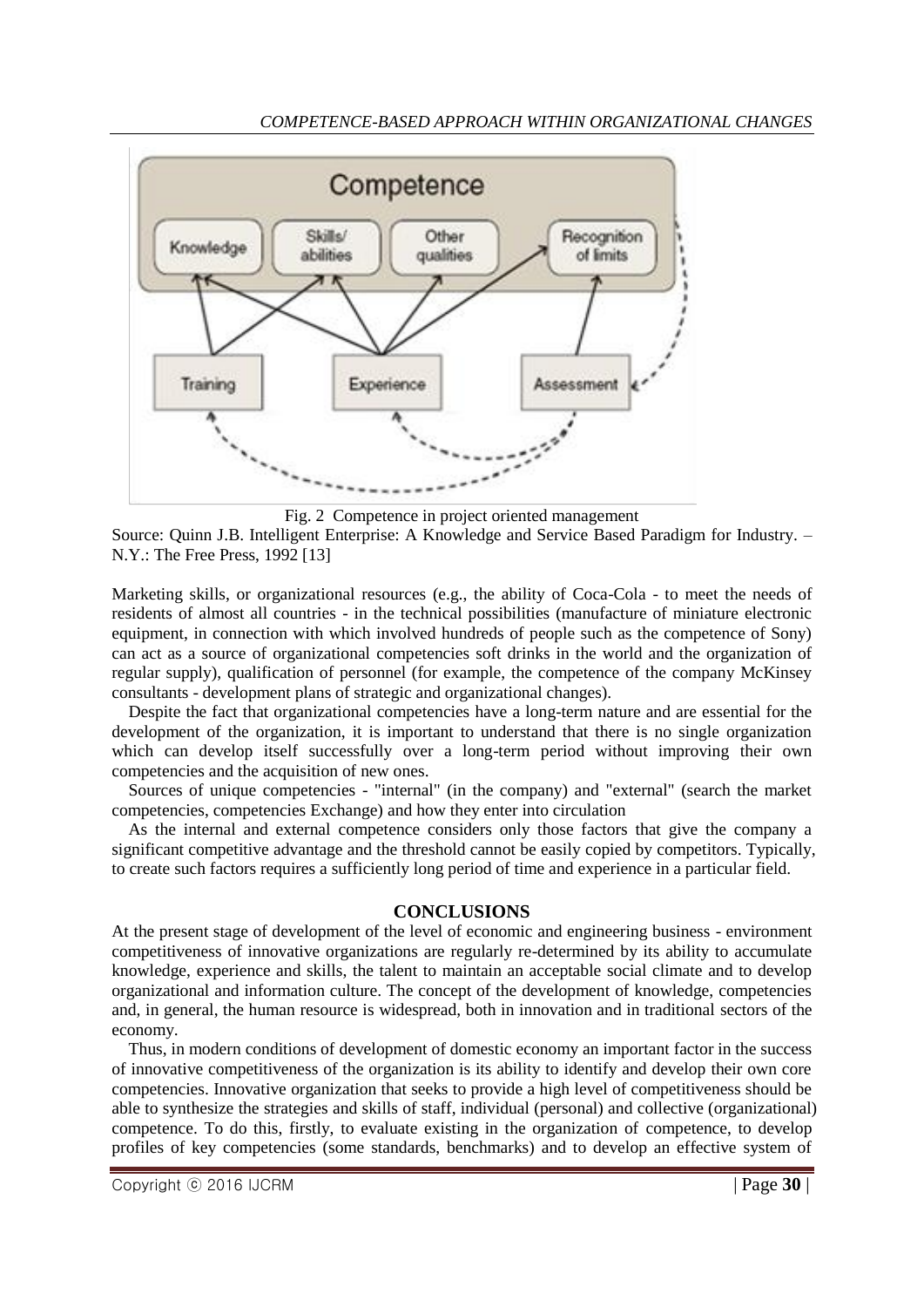personnel training and development within the Learning Organization for the accumulation of existing competencies and the acquisition of the missing [14].

In the event that the profile of the key competencies of industrial organizations endorsed the program of training and development of staff shall provide the trainees the necessary handouts and an opportunity to try out the standards of behavior required in the development process. This means that development activities should provide the opportunity to apply the techniques studied in a variety of work situations. In connection with this development activity should include a range of techniques, such as workplace training and special courses with the assistance of mentors.

Thus, it should be noted that many factors affect both the training program and the development of an innovative organization, and on the extent to which passes the actual training. Strategic plans for innovative organization and its personnel policies directly affect the training and development programs.

In the process of passing the training acquired new skills-functional skills and expertise. Possibilities and techniques to achieve the required learning outcomes are numerous and varied, but all aspects and directions of improvement of the personnel must be correct in order to ensure effective results. If training activities are not supported by the development of the activity (implementation in practice) skills, the theoretical and methodological materials will soon be forgotten.

Within the framework of the international quality management system standards for design organizations ISO 9000 establishes clear requirements to the human resources' personnel involved in work affecting product quality shall be competent, that is, to have a proper education, training, skills and experience. A new training requirement in recent years has become a competence as a reasonable ability to apply knowledge and skills. Competence in the frames of ISO requirements must be documented [15]. Documentation should be periodically reviewed and corrected. The level of competence is defined in the selection, recruitment, training, staff training and development. The use of international standards of quality management in project management allows the company to build a clear competency model of project personnel, taking into account international experience in project management and the specifics of their own enterprise; implement a corporate "intelligent" control system based on its personnel, including regular assessment, education system, development, and incentives for employees.

Organization competencies model must be dynamic, developed in accordance with changes in the company's corporate strategy, involving the implementation of innovative projects. The main competences of the tool - is the creation of an innovative program of staff training.

Strategic competence innovative organizations can be identified as a key factor in improving the competitiveness of products. It consists of the relationships of key organizational and individual competencies. Update rate strategic competence determines the life cycle of goods and services.

In this regard, the organization must promptly innovate and introduce new technology, trained in the process of solving actual problems of development of business, that is, to become a learning organization. Organizational learning involves the development of intellectual potential of the employees and their assessment based on competence management principles in order to achieve the strategic goals of innovation development of the organization.

#### **ACKNOWLEDGMENT**

Author Olga A. Shvetsova thanks the Head of engineering department of SAMSUNG Company. This paper referred to research field of industrial management of KOREATECH University and supported by KOREATECH Research Funding.